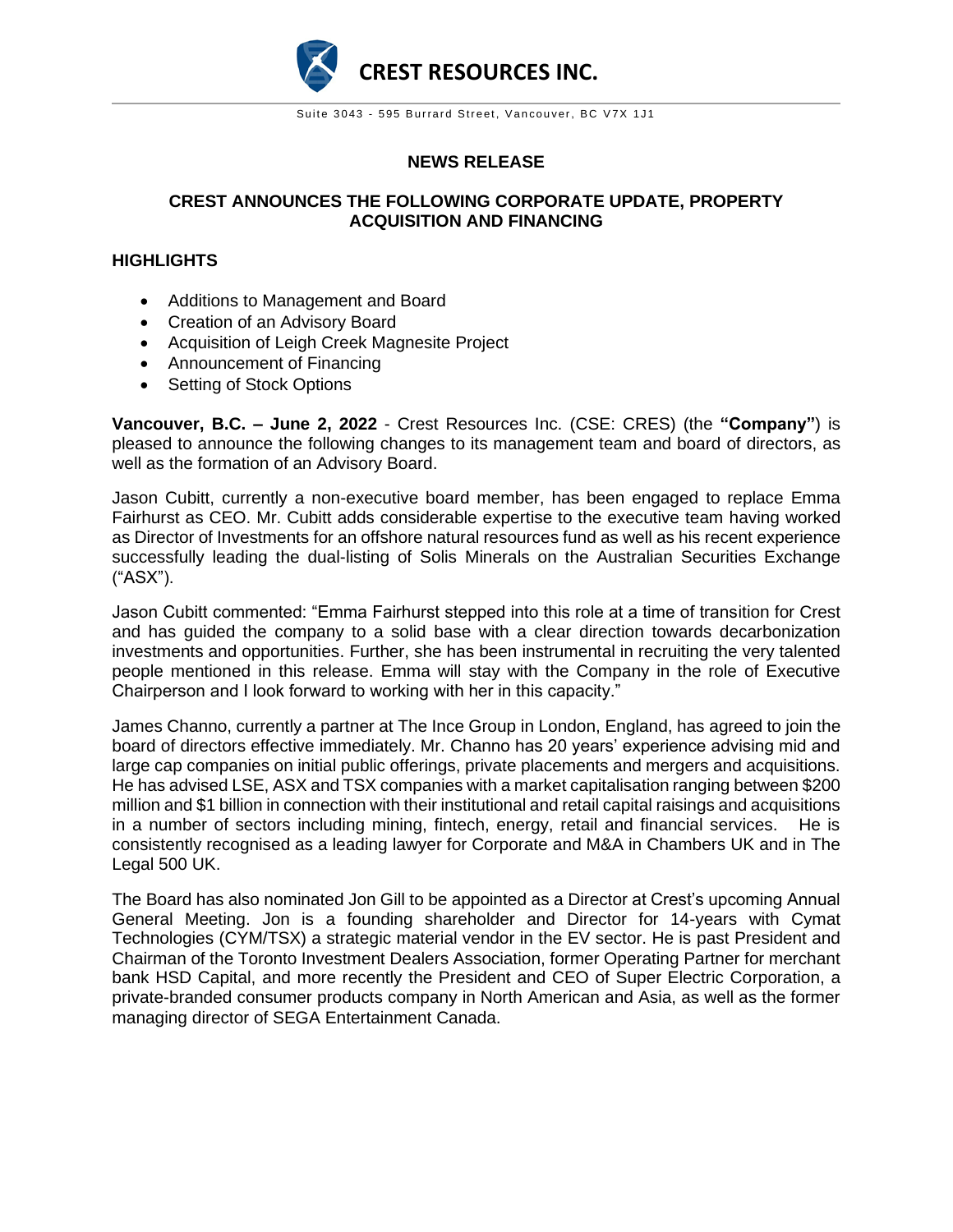### **Advisory Board**

Crest has formed an Advisory Board to support the Company's plans for growth. Inaugural members are Brian Moller and Greg English.

Brian Moller is a corporate partner in the Brisbane Australia-based law firm Hopgood Ganim Lawyers, specializing in capital markets, mergers and acquisitions and corporate financing and restructuring. He has acted on numerous transactions and capital raisings in both the industrial and resources and energy sectors. Brian brings a wealth of experience and expertise to the board, particularly in the corporate regulatory and governance areas.

Greg English, also joining the Advisory Board, is a qualified lawyer, mining engineer and experienced company director with more than 25 years' hands-on resource industry experience across precious metals, base metals, and energy. Greg is Executive Chairman of Archer Materials and Chairman of ASX-listed Core Lithium, currently developing one of Australia's most capitalefficient and lowest-cost spodumene lithium projects.

Chris Huggins has resigned his post as President of Crest. The Company thanks Chris for his considerable efforts managing the course of the company. Chris will stay involved with the group as we explore opportunities in long term energy storage.

Alan Tam has agreed to assume the role of CFO. Alan is a senior executive involved with structuring, planning and execution of IPOs, RTOs and CPCs. Formerly a financial planner with RBC Wealth and a Chartered Accountant with Lohn Caulder LLP, Mr. Tam is a CPA/CA and has dealt with tax, regulatory, investment management, international cash and tax management, compliance and accounting matters.

Bryce Clark, outgoing CFO, will continue to consult to Crest. The Company thanks Bryce and his team for their dedication.

Emma Fairhurst commented: "I wish to thank Jason, the Board, and Advisory Board for their confidence in Crest, now and into the future. For myself, I believe in the value of Crest and will continue to work to build and realize value for all shareholders."

### **LEIGH CREEK, MOUNT HUTTON ACQUISITION**

Crest announces it has entered into a Letter of Intent to acquire a 69.5% interest in WitchiMag Pty Ltd. which owns a 100% interest in the Mount Hutton magnesite property; and a 80% interest in MagMetal Tech Pty, which owns a 100% interest in the Leigh Creek magnesite property (together referred to as the "**The Leigh Creek Project**".) The Leigh Creek Project comprises exploration licences covering over 600 square kilometers in South Australia, hosting a number of magnesite showings.

Jason Cubitt commented: "Historic work on the Leigh Creek Project demonstrates a truly significant near-surface historical resource in a premier mining jurisdiction. This acquisition marks a major milestone for Crest and accelerates its progress into markets supportive of global decarbonization."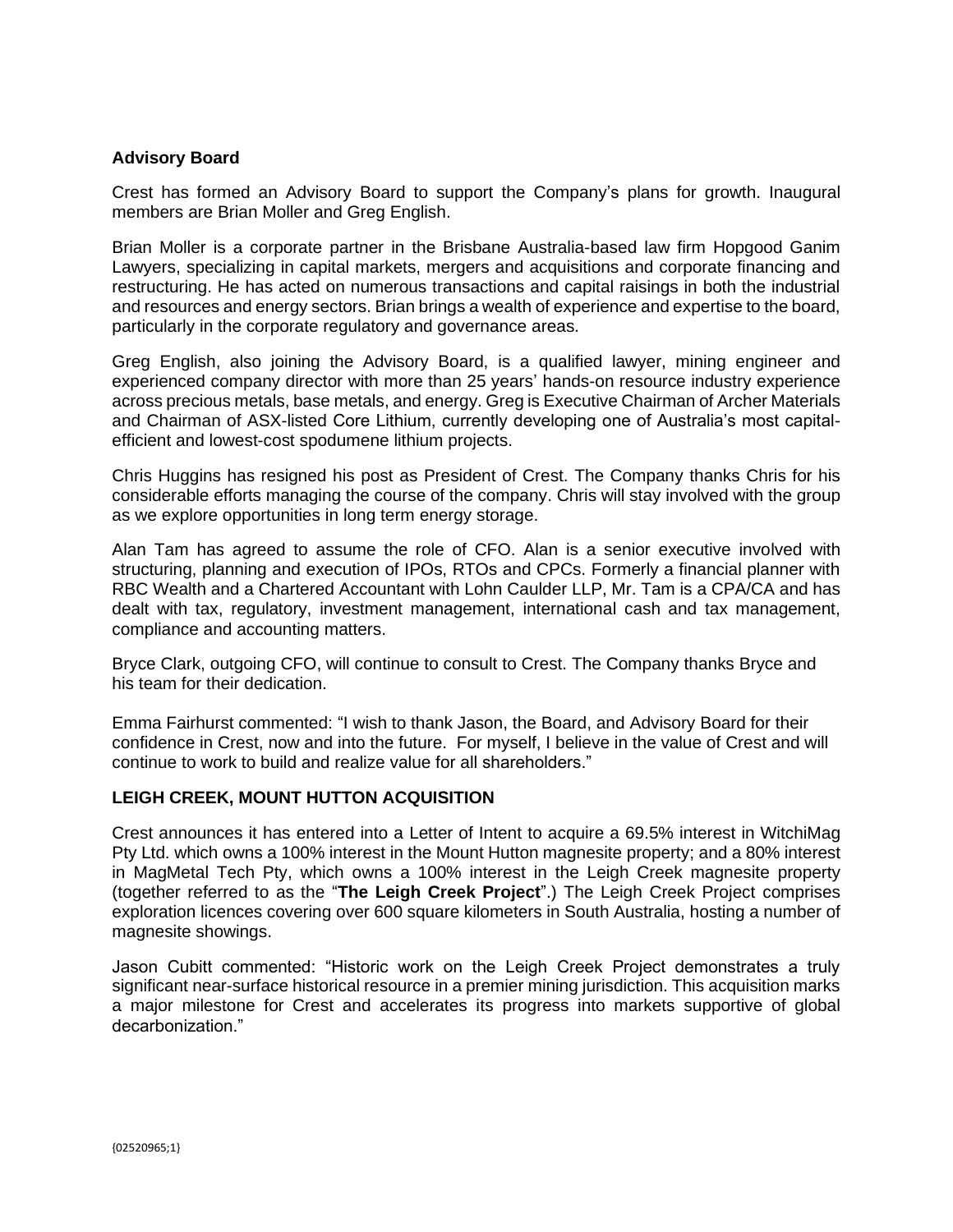Magnesite ( $MQCO<sub>2</sub>$ ) is a hard rock mineral which occurs in two main forms: crystalline and cryptocrystalline. Crystalline magnesite makes up around 93% of the world's magnesite resources and is found in carbonate rocks. Cryptocrystalline (also known as amorphous) magnesite makes up the remaining 7% of resources and is mainly hosted in ultramafic rocks and freshwater sediments.

## **About The Leigh Creek Project**

The Leigh Creek Project is located in Southern Australia and is composed of two exploration licences totaling 664 square kilometres. Within the bounds of the project there are several historical magnesite occurrences the Mount Hutton South, Mount Hutton, Mt Playfair, Pug Hill, Termination and Witchelina.

Magnesite is predominantly present as magnesium carbonate and can either be upgraded via calcination into various industrial products or refined into magnesium metal. Crest is also reviewing the significant research that is being done on magnesium-ion battery formulations, as an alternative to lithium-ion chemistry, and will establish research partnerships to actively participate in this aspect of the global electrification initiative.

Magnesite showings on The Leigh Creek Project are of the cryptocrystalline sedimentary type, occurring in eoproterzoic skillogalee dolomite beds which are known to extend over 120 km in a north-west trend. The magnesite beds, which are up to 8 metres thick in places, were formed by almost pure magnesite precipitation in ancient, shallow marginal marine lagoons and mud flats. The cryptocrystalline magnesite clasts are set in a microcrystalline dolomite and talc matrix, and each magnesite bed has unique chemical and mineralogical characteristics making beds.

The magnesite occurrences on The Leigh Creek Project have historical resources associated with them. See table 1 below.

| <b>Historical Resource</b> | Measured<br>(Mt) | Indicated<br>(Mt) | Inferred<br>(Mt) | <b>Total</b><br>(Mt) | MgO<br>$(\%)$ |
|----------------------------|------------------|-------------------|------------------|----------------------|---------------|
| <b>Mount Hutton</b>        | 18.3             | 42.0              | 53.0             | 113.3                | 42.9          |
| <b>Mount Hutton South</b>  |                  | 72.0              | 53.0             | 125.0                | 42.9          |
| <b>Mount Playfair</b>      | 0.0              | 21.0              | 23.0             | 44.0                 | 42.5          |
| Pug Hill                   | 0.0              | 10.0              | 10.0             | 20.0                 | 42.7          |
| <b>Termination Hill</b>    | 4.0              | 5.0               | 20.0             | 29.0                 | 42.8          |
| Witchelina                 | 23.7             | 94.0              | 99.0             | 216.7                | 40.0          |
| <b>Myrtle Springs</b>      | 0.0              | 10.0              |                  | 10.0                 | 42.9          |

Table 1 – Leigh Creek Historical Resource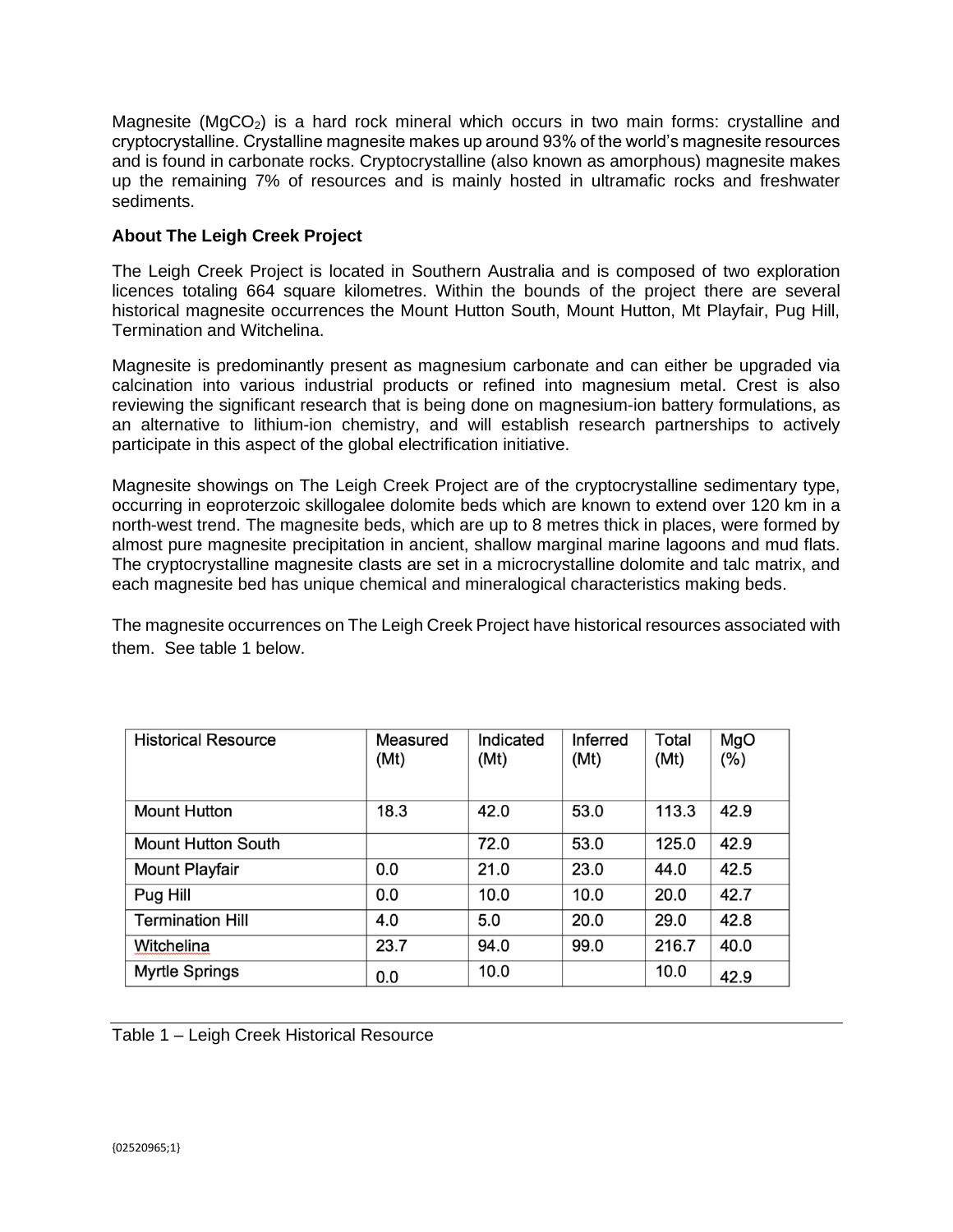The Leigh Creek Project was formerly owned by a succession of related companies including SAMAG, Pima Mining and Magnesium Development Limited and Magnesium International Limited. For simplicity all reference to historic information will be attributed to SAMAG.

These mineral resources are historical in nature and should not be relied upon. It is unlikely they conform to current CIM Definition Standards. They have not been verified to determine their relevance or reliability. The workload required to update these mineral resources to the current CIM standards criteria has not been evaluated.

The historical resources above are all from a 2002 Feasibility study Generated by SAMAG Limited. The parameters use to calculate each of the above historical estimates are discussed below as known. The historical resources are reported using Australasian Code for Reporting of Mineral Resources and Ore Reserves how the categories were calculated are unknown.

The qualified person has not a not done sufficient work to classify the historical estimate as current mineral resources or mineral reserves; and the issuer is not treating the historical estimate as current mineral resources.

Mount Hutton and Mount Hutton South resources are sedimentary magnesite beds were assumed to be tabular bodies, due to their planar top and bottom surfaces and consistent thickness. Tonnage calculations were made considering thickness, vertical depth, dip and specific gravity. All Inferred Resources were calculated to a vertical depth of 60 m. Thicknesses of each bed were calculated by considering the apparent thickness from drill intercepts and the bedding angle of the top and bottom contacts.

A thickness for each bed at an average dip was extrapolated halfway to the neighbouring traverse. Not all magnesite beds were targeted in each traverse as some beds were only intercepted twice. In this situation, beds were identified in outcrop along strike and placed in the Inferred Resource Category. Magnesite beds intercepted in neighbouring traverses are assumed to be continuous between traverses and hence were placed in the Indicated Resource Category. A total of 328 specific gravity readings were taken including 100 of dolomite interburden rock. An average specific gravity was used for lower beds, which were not sampled. Grades represent weighted averages of all intercepts used in tonnage calculations.

Witchelina Resource Measured Resources were calculated using wireframes and digital terrain model volumes. The consistent nature of the shallow marine sedimentary magnesite beds enabled this method to be used with a high level of confidence.

The simple geological structure and thick uniform width of the magnesite beds at Witchelina enabled confident interpretation of cross-sections. Magnesite bed drillhole intercepts were joined with the corresponding surface outcrop, and then interpolated or extrapolated to approximately 60 m vertical depth from the overlying ground surface.

Wireframe bodies were built by interpolating between magnesite intersections in each drillsection. Wireframes were then validated using Micromine, and visually inspected in 3D view. Resources were calculated from the wireframe using the Micromine Modelling Wireframe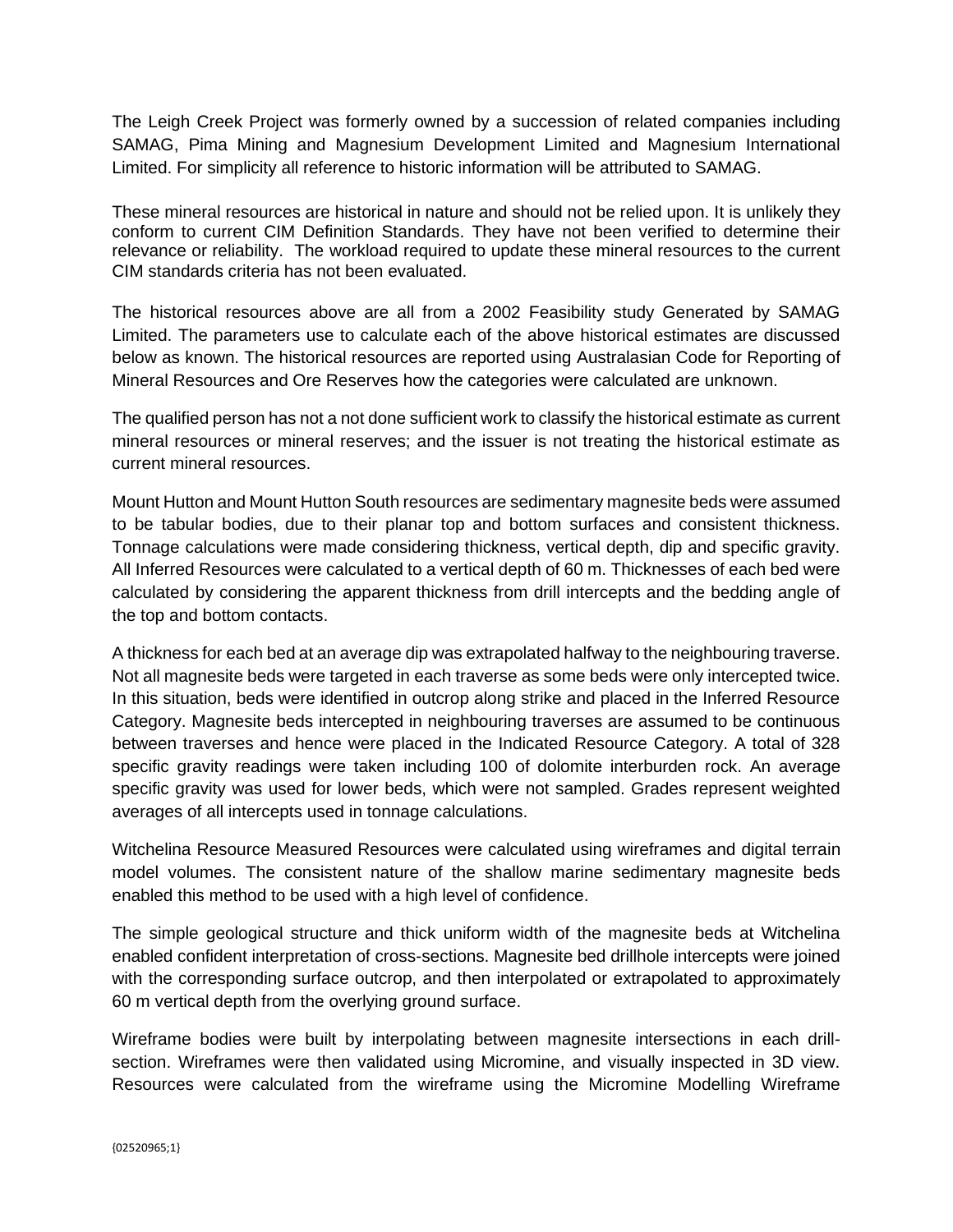Reserves function. An average specific gravity of 2.91 g/mL was used for tonnage estimation. The average SG value was calculated from 53 magnesite half-core samples.

MgO and CaO grades from the downhole assay file were assigned to the wireframe using 3Dpoint method in the Micromine Modelling Wireframe Reserves function. The wireframes weighted average grades were calculated using the "from-to" weighted method available in the wireframe reserve calculation function.

A simple volumetric approach based on the assumption that magnesite beds represent tabular bodies was used to calculate tonnages from Witchelina drilling data. Weighted averages of all geochemical intercepts used in tonnage calculations constitute the grades quoted.

Myrtle Springs and Mount Playfair resources were calculated using a simple volumetric approach based on the assumption that magnesite beds represent tabular bodies was used to calculate the tonnages.

Pug Hill and Termination Hill Resource were calculated using a simple volumetric approach based on the assumption that magnesite beds represent tabular bodies was used to calculate tonnages from Pug Hill drilling data. Weighted averages of all geochemical intercepts used in tonnage clculations constitute the grades quoted.

The technical information contained in this news release has been reviewed and approved by Mr. Derrick Strickland, P.Geo. (1000315), a "Qualified Person" ("QP") as defined in National Instrument 43-101 – Standards of Disclosure for Mineral Projects.

### **Leigh Creek Acquisition Terms are as Follows:**

- Crest is required to pay to the vendor (a related party controlled by Emma Fairhurst) the sum of C\$1,000,000 upon the execution of a Letter of Intent. This amount is 50% refundable in the event the Parties fail to execute legally binding documentation (a "**Definitive Agreement**") within a period of 60-days from receipt of shareholder approval.
- Crest will, subject to shareholder approval and upon execution of a Definitive Agreement, issue to the vendor 20 million shares in Crest from treasury for a total consideration (cash and shares) of C\$2,000,000 at a current Crest share price of \$0.05;
- Crest will make a one-time payment to the vendor of C\$7,500,000 contingent upon The Leigh Creek Project receiving a Positive Feasibility Study.
- The Vendor will be granted a net-smelter-royalty ("NSR") of up to 2% such that the overall percentage of this NSR, and any potential pre-existing NSR, totals a maximum of 3%.